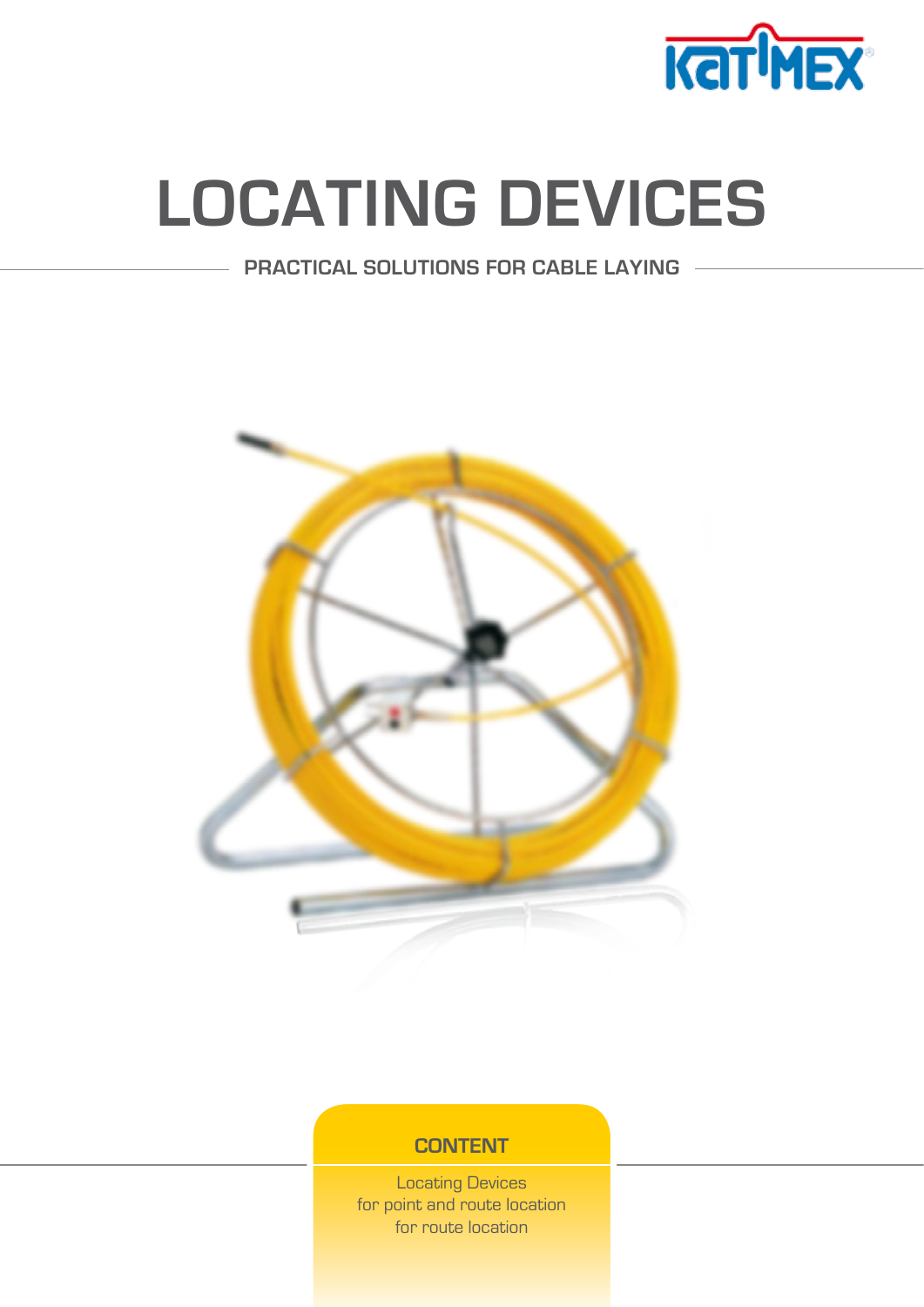



<span id="page-1-0"></span>



To repair and recondition pipes and cables underground can be a costly, time consuming operation. Any company undertaking an underground engineering contract needs to ensure that the routing of any **shaft can be quickly and safely identified**.

Finding non-conductive pipes is significantly simplified and often, for the first time, made feasible by using the **KATIMEX® locating systems**.

At the centre of the unit is the **Polykat® fibreglass profile**, which has the benefit of an extremely high thrust stability allied to a small radius of curvature. The Polykat® fibreglass profile contains one or more **copper wires** that emit a **locatable signal** over the entire band length via the connection of a high frequency transmitter. The signal emitted can be picked up to a depth of **several meters** dependant on the receiving equipment fitted and the local conditions.

Units with a permanently fixed sonde can also be used for **locating end points** where there is a pipe fault, different diameters of Polykat® fibreglass profile are available for various pipe diameters and the profile can be supplied in lengths up to 300 m.

Typical areas of application where the **KATIMEX® Locating Equipment** is suitable include all types of **underground construction**, for example **fresh water and sewage pipelines, cable laying and repairing and drainage and dump work**.

The KATIMEX® locating systems are now being **used extensively in domestic installations** and repair to determine the course of pipe work or to locate faults.



www.katimex.de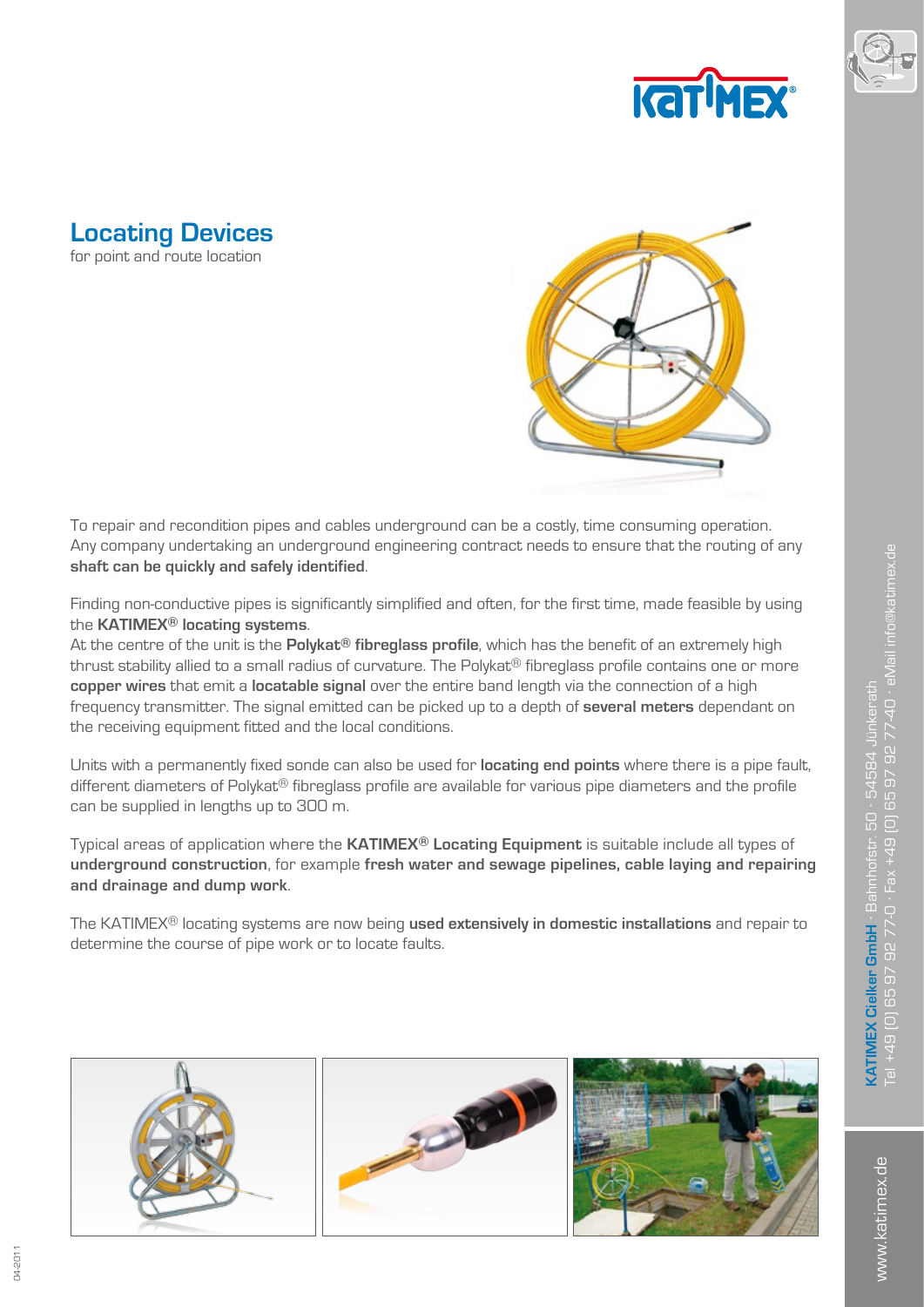



# **Locating Devices**

**Technical Information:**

KATIMEX® locating systems can be operated with all standard transmitting and receiving equipment that works in the kHz range. The transmitter is connected to the equipment via the connection box by means of banana jacks or terminals. The locating depths and levels of accuracy are influenced primarily by the equipment specific data of the location or cable-finding equipment (transmission power, sensitivity of the receiver) and by local circumstances (structures and nature of the soil/walls, interfernce from other power sources etc.). KATIMEX® offers two versions of locating systems. These versions are independent of the length and thickness of the fibreglass rod.



#### **Locating Devices**  for point and route location

Point and route analysis can be primarily undertaken using this universal locating system. A sonde is attached to the equipment at the beginning of the fibreglass rod which can be located easily thanks to a particularly strong field. Point location is used for locating defective points in pipeline systems such as blockages, sunken sections of pipe etc. The transmitter is connected to the connection box via two cables (see illustration). Route location is used for tracking entire pipe courses. The transmission takes place along the entire length of the fibreglass rod. This version has the advantage compared with simple "pig transmitters" that only one person is required for locating work and losing the signal is excluded.

#### **Product advantages at a glance:**

- NO SIGNAL LOSS frequent mistake with batterie driven transmitter
- **• suitable for spot and route locating**
- 1-person handling
- compact steel frame with Polykat®



#### **Locating Devices**  for route locating

Route location can be used for tracking of entire pipe courses.

The transmission cable is connected between transmitter and locating rodder. The second connection of the transmitter is earthed (see illustration). This fibreglass rod contains one or more copper wires that emit a **locatable signal** over the **entire band length** via the connection of the transmitter. This signal can be picked up, dependent on the transmission and receiving equipment and local and structural circumstances, **down to a depth of several meters**.

#### **Product advantages at a glance:**

- NO SIGNAL LOSS frequent mistake with batterie driven transmitter
- **• 2in1 use as a cable pulling device and as a route locating unit**
- 1-person handling
- • compact steel frames with Polykat® fibreglass profile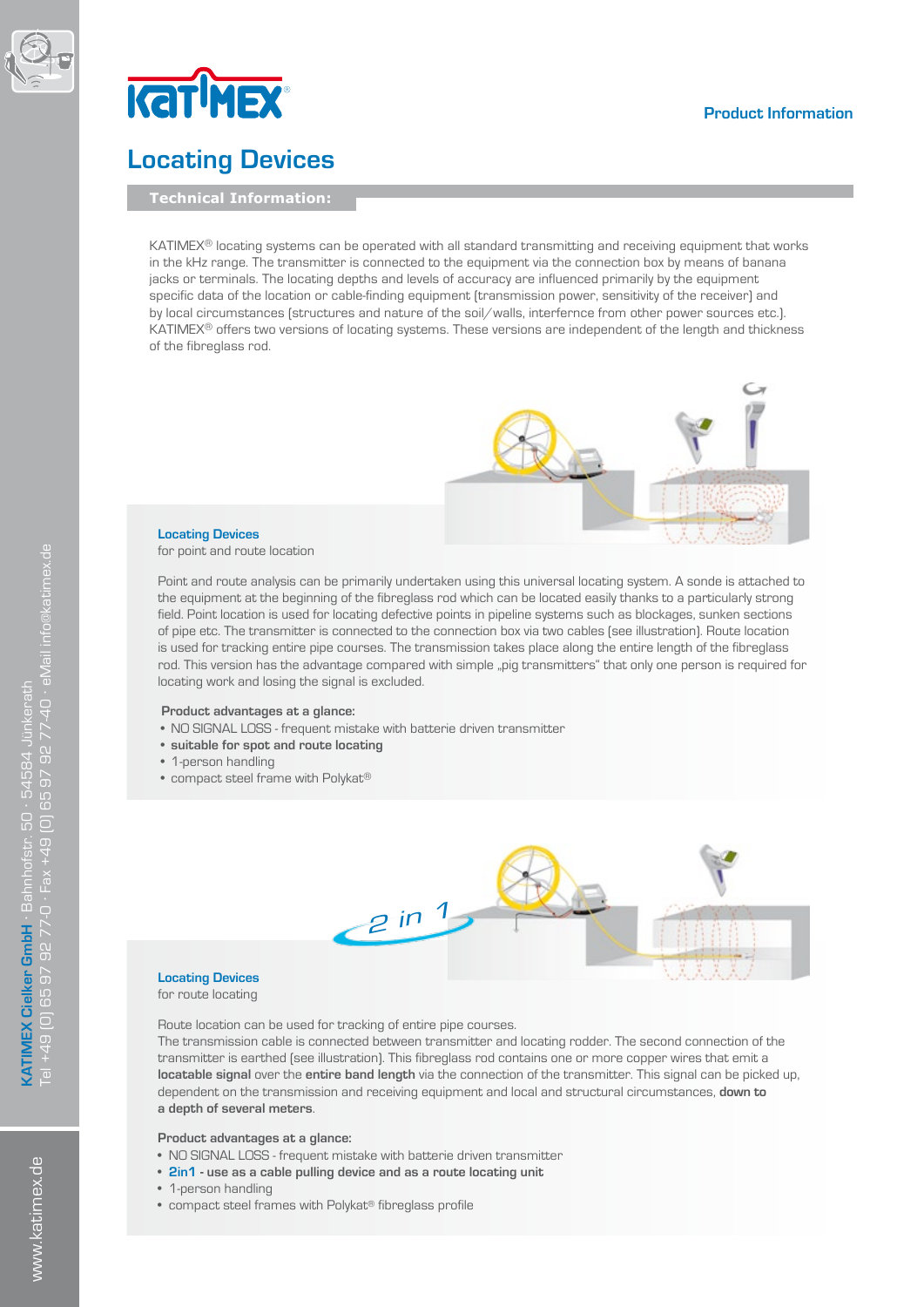

#### **Product Overview**

# **Locating Devices** point and route locating

F

#### **Max with Sonde System**



#### **Locating Device for Point and Route Locating**

**Polykat® fibreglass profile Ø 4,5 mm with integrated copper wires** sonde for end point determination, connection box with socket and pins for two connections, galvanized steel frame with aluminium reel Ø 400 mm

| rod length      | rod- $\sigma$    | weight | art.-no. |
|-----------------|------------------|--------|----------|
| 30m             | $4.5 \text{ mm}$ | 5.1 kg | 104054   |
| 50 m            | $4.5$ mm         | 5.8 kg | 104055   |
| 60 m            | $4.5 \text{ mm}$ | 6.0 kg | 104056   |
| 80 <sub>m</sub> | $4.5$ mm         | 6.7 kg | 104058   |
|                 |                  |        |          |

#### **Spare Rod Max/Sonde**



#### **Polykat® fibreglass profile Ø 4,5 mm with integrated copper wires for point and route location**

sonde for end point determination, connection box with socket and pins for two connections

**- easy reeling into existing devices**

| rod length '    | rod- $\sigma$    | weight            | art.-no. |  |
|-----------------|------------------|-------------------|----------|--|
| 30 <sub>m</sub> | $4.5 \text{ mm}$ | 1.0 kg            | 104063   |  |
| 50 m            | $4.5$ mm         | 1.6 <sub>kg</sub> | 104065   |  |
| 60 m            | $4.5 \text{ mm}$ | 2.0 <sub>kg</sub> | 104066   |  |
| 80 m            | $4.5 \text{ mm}$ | $2.6$ kg          | 104067   |  |
|                 |                  |                   |          |  |

#### **Jet with Sonde System**



#### **Locating Device for Point and Route Locating**

**Polykat® fibreglass profile Ø 7,4 mm with integrated copper wires** sonde for end point determination, connection box with socket and pins for two connections, galvanized steel frame and reel Ø 650 mm

| rod length       | rod-Ø  | weight  | art.-no. |
|------------------|--------|---------|----------|
| 30 m             | 7.4 mm | 7.5 kg  | 104070   |
| 60 m             | 7.4 mm | 9.6 kg  | 104073   |
| 90 m             | 7.4 mm | 11.7 kg | 104076   |
| 120 <sub>m</sub> | 7.4 mm | 13.8 kg | 104077   |
|                  |        |         |          |

#### **Spare Rod Jet/Sonde**



#### **Polykat® fibreglass profile Ø 7,4 mm with integrated copper wires for point and route location**

sonde for end point determination, connection box with socket and pins for two connections

**- easy reeling into existing devices**

| rod length       | rod- $\sigma$    | weight   | art.-no. |
|------------------|------------------|----------|----------|
| 30 <sub>m</sub>  | 7.4 mm           | $2.1$ kg | 104078   |
| 60 m             | $7.4 \text{ mm}$ | $4.2$ kg | 104080   |
| 90 <sub>m</sub>  | 7.4 mm           | 6.3 kg   | 104082   |
| 120 <sub>m</sub> | $7.4 \text{ mm}$ | 8.4 kg   | 104084   |

#### **Sondesystem**



#### **Sondesystem**

Transmitter for tracking non-metallic conduits and pipes. Battery-operated, with thread M10. In combination with M12/M10 adapter suitable for all Cablejet and Pipe Eel devices with external M12 thread.

| type            | max. depth  | diameter        | weight    | art.-no. |
|-----------------|-------------|-----------------|-----------|----------|
| Transmitter     | up to 4.0 m | $18 \text{ mm}$ | $0.10$ kg | 104047   |
| Transmitter     | up to 5.0 m | 39 mm           | $0.20$ kg | 104068   |
| Adapter Ø 18 mm |             | $22 \text{ mm}$ | $0.03$ kg | 104048   |
| Adapter Ø 39 mm |             | 42 mm           | $0.12$ kg | 104069   |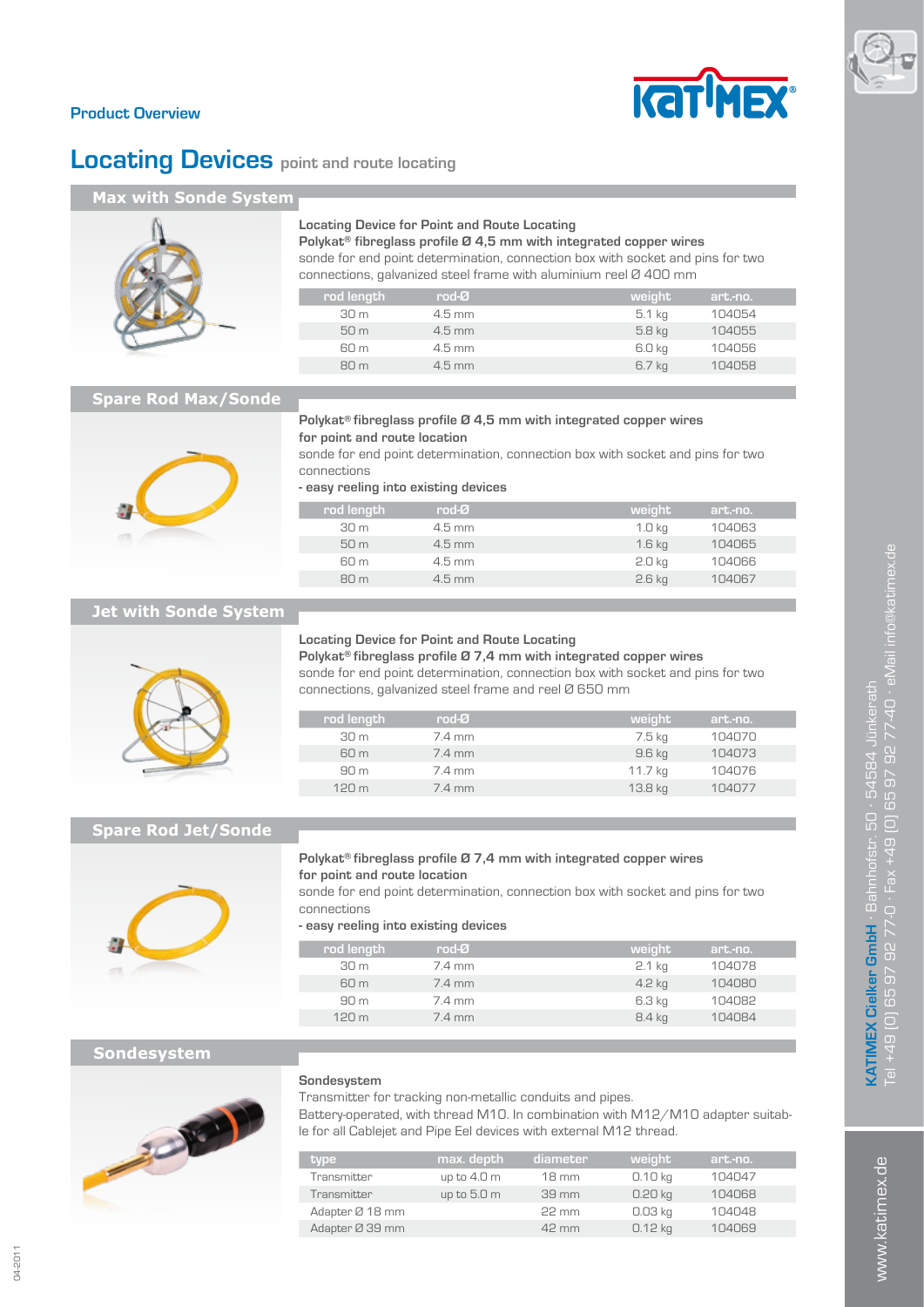

#### <span id="page-4-0"></span>**Product Overview**

# **Locating Devices** for route location

### **Kati® Blitz 2in1**



#### **2in1 concept: cable pulling device with detection function Polykat® fibreglass profile Ø 3,0 mm with integrated copper wires**

fitted with rod end with external M5 thread and attached flexible guide head Ø 7 mm, integrated slip ring for connecting transmitter (1 connection) proven Kati® Blitz housing

| rod length      | $rod-O$          | weight  | art.-no. |
|-----------------|------------------|---------|----------|
| 20m             | $3.0 \text{ mm}$ | 1.14 ka | 104820   |
| 30 <sub>m</sub> | $3.0 \text{ mm}$ | 1.25 ka | 104830   |
| 50m             | $3.0 \text{ mm}$ | 1.50 ka | 104850   |

#### **Spare Rod Kati® Blitz 2in1**

**Polykat® fibreglass profile Ø 3,0 mm with integrated copper wires** fitted with rod end with external M5 thread flexible guide head Ø 7 mm and pulling eye included

| rod length      | $rod-O$          | weight  | art.-no. |
|-----------------|------------------|---------|----------|
| 20 m            | $3.0 \text{ mm}$ | 0.30 kg | 104320   |
| 30 <sub>m</sub> | $3.0 \text{ mm}$ | 0.45 ka | 104330   |
| 50 m            | $3.0 \text{ mm}$ | 0.68 kg | 104350   |

#### **Cablemax 2in1**



**2in1 concept: cable pulling device with detection function Polykat® fibreglass profile Ø 4,5 mm with integrated copper wires** fitted with rod end with external M5 thread and attached flexible guide head Ø 7 mm, connection box for connecting transmitter (1 connection) galvanized steel frame with aluminium reel Ø 400 mm

| rod length | rod-Ø    | weight' | art.-no. |
|------------|----------|---------|----------|
| 30m        | $4.5$ mm | 5.1 kg  | 104085   |
| 60m        | $4.5$ mm | 6.5 kg  | 104087   |
|            |          |         |          |

#### **Spare Rod Cablemax 2in1**

#### **Polykat® fibreglass profile Ø 4,5 mm with integrated copper wires**

fitted with rod end with external M5 thread and attached flexible guide head Ø 7 mm, connection box for connecting transmitter (1 connection)

- **easy reeling in to exisisting devices**
- **simple re-fitting of existing cable pulling devices**

| rod length | rod-Ø    | weight            | art.-no. |
|------------|----------|-------------------|----------|
| 30 m       | $4.5$ mm | 1.5 <sub>kq</sub> | 104090   |
| 60m        | $4.5$ mm | $2.1$ kg          | 104092   |